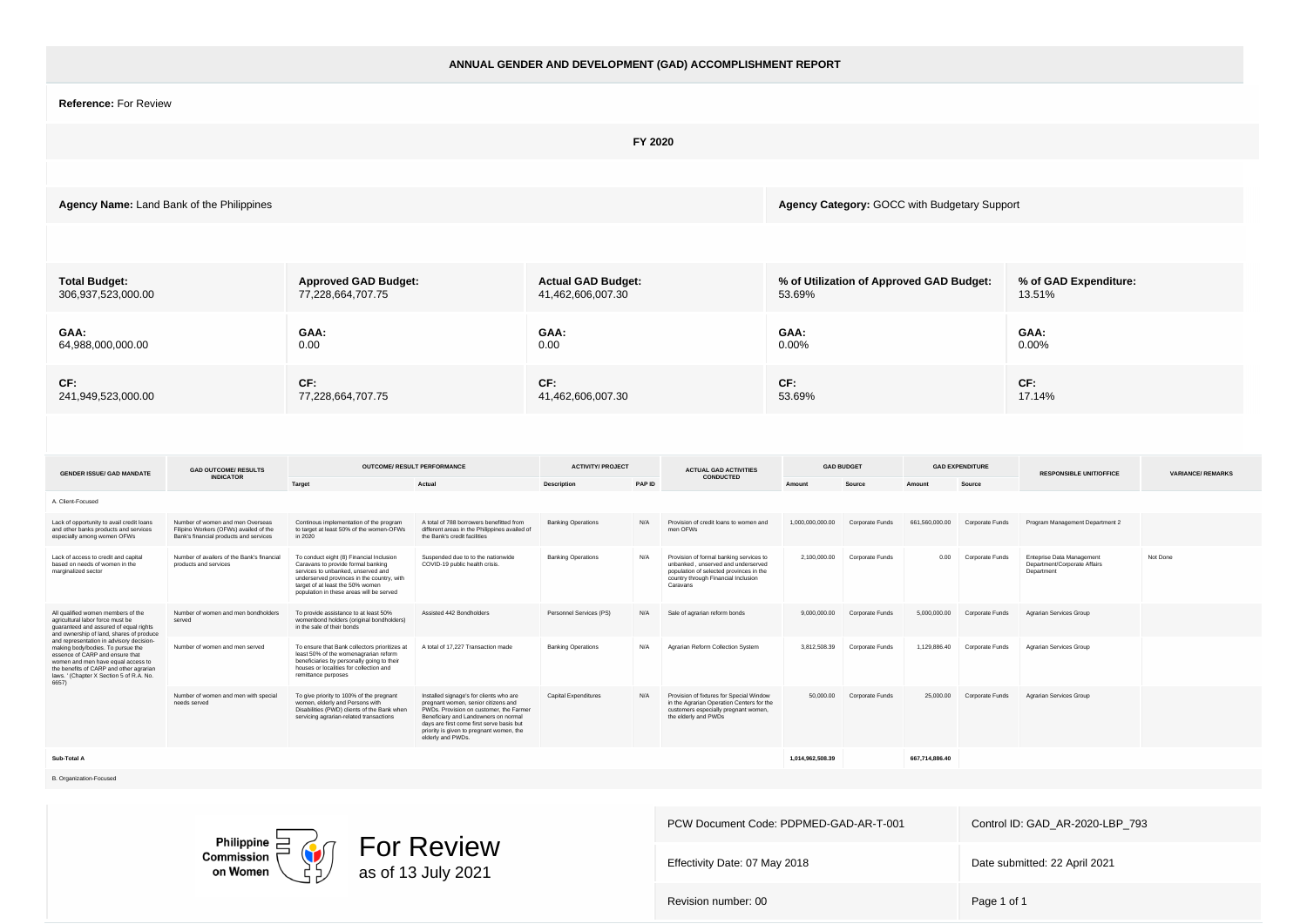| <b>GENDER ISSUE/ GAD MANDATE</b>                                                                                                                                                                                                                                                                                          | <b>GAD OUTCOME/ RESULTS</b>                                                                                                                           |                                                                                                                                                                                                                                  | <b>OUTCOME/ RESULT PERFORMANCE</b>                                                                                                                                                                                              | <b>ACTIVITY/ PROJECT</b>                           |        | <b>ACTUAL GAD ACTIVITIES</b>                                                                                                                                                      |            | <b>GAD BUDGET</b>         |              | <b>GAD EXPENDITURE</b> | <b>RESPONSIBLE UNIT/OFFICE</b>                                              | <b>VARIANCE/ REMARKS</b>                                                |
|---------------------------------------------------------------------------------------------------------------------------------------------------------------------------------------------------------------------------------------------------------------------------------------------------------------------------|-------------------------------------------------------------------------------------------------------------------------------------------------------|----------------------------------------------------------------------------------------------------------------------------------------------------------------------------------------------------------------------------------|---------------------------------------------------------------------------------------------------------------------------------------------------------------------------------------------------------------------------------|----------------------------------------------------|--------|-----------------------------------------------------------------------------------------------------------------------------------------------------------------------------------|------------|---------------------------|--------------|------------------------|-----------------------------------------------------------------------------|-------------------------------------------------------------------------|
|                                                                                                                                                                                                                                                                                                                           | <b>INDICATOR</b>                                                                                                                                      | Target                                                                                                                                                                                                                           | Actual                                                                                                                                                                                                                          | <b>Description</b>                                 | PAP ID | <b>CONDUCTED</b>                                                                                                                                                                  | Amount     | Source                    | Amount       | Source                 |                                                                             |                                                                         |
| Women rights and privileges are<br>oftentimes neglected and violated in the<br>workplace (RA 7877, Anti-Sexual<br>Harassment)                                                                                                                                                                                             | Number of Bank employees capacitated<br>on Gender-Based Sexual Harassment                                                                             | Conduct of learning sessions on the<br>enhanced Administrative Disciplinary Rules<br>on Sexual Harassment Cases to<br>incorporate pertinent provisions of RA<br>11313 (Safe Spaces Act),                                         | 100% of LANDBANK employees were<br>reeducated on the Bank's Anti-Sexual<br>Harassment Policy during the annual Code<br>of Conduct Reorientation Sessions in<br>January.                                                         | Maintenance and Other<br>Operating Expenses (MOOE) | N/A    | Conduct of capability-building initiatives<br>on Anti-Sexual Harassment and Safe<br>Spaces Act (Bawal Bastos Law)                                                                 | 1.00       | Corporate Funds           | 0.00         | Corporate Funds        | Organization Development<br>Department/Employee Relations<br>Department     | No Expenses Incurred                                                    |
|                                                                                                                                                                                                                                                                                                                           | Number of new hired employees<br>capacitated in gender-based sexual<br>harassment                                                                     | Conduct of learning sessions on the<br>enhanced Administrative Disciplinary Rules<br>on Sexual Harassment Cases to<br>incorporate pertinent provisions of RA<br>11313 (Safe Spaces Act),                                         | 100% of newly hired LANDBANK<br>employees were educated on the Bank's<br>Anti-Sexual Harassment Policy during the<br>conduct of LANDBANK in Perspective, the<br>Bank's employee orientation program                             | Maintenance and Other<br>Operating Expenses (MOOE) | N/A    | Maintenance of a functional CODI                                                                                                                                                  |            | 20,000.00 Corporate Funds | 0.00         | Corporate Funds        | Organization Development Department                                         | No Expenses Incurred                                                    |
| RA 10028. Expanded Breastfeeding<br>Promotion Act of 2009 Sec 9/12<br>Information Dissemination and<br><b>Educational Programs of Pregnant</b><br>Women and Women of Reproductive Age                                                                                                                                     | Number of women-employees who<br>attend the forums                                                                                                    | To conduct of two (2) forums on<br>breastfeeding with 50 slots alloted to<br>women-employees of the Bank                                                                                                                         | Suspended due to to the nationwide<br>COVID-19 public health crisis.                                                                                                                                                            | Maintenance and Other<br>Operating Expenses (MOOE) | N/A    | Dissemination of information and<br>enhancement of relevant skills through<br>forums and education and<br>communication (IEC) materials such as<br>posters, emails and advisories | 110,000.00 | Corporate Funds           | 0.00         | Corporate Funds        | <b>Employee Relations Department</b>                                        |                                                                         |
| RA 10028. Expanded Breastfeeding<br>Promotion Act of 2009 Ch III Sec 11.<br>Establishment of Lactation Stations                                                                                                                                                                                                           | Number of women-employees who avail<br>of the services of the LBP Lactation<br>Station                                                                | To continue efficient operation of the<br>LANDBANK Lactation Station in the<br>service of 100% of its registered lactating<br>women employees                                                                                    | A total of 53 women-employees were able<br>to avail of the services of the LBP<br>Lactation Station, enabling them to<br>balance their domestic and work<br>obligations                                                         | Maintenance and Other<br>Operating Expenses (MOOE) | N/A    | Efficient operation of the LANDBANK<br>Lactation station                                                                                                                          | 6,556,36   | Corporate Funds           | 0.00         | Corporate Funds        | <b>Employee Relations Department</b>                                        | Continuous operation of LBP Lactation<br>Station (No Expenses Incurred) |
| Proclamation No. 227: Providing for the<br>Observance of the Month of March as<br>"Women's Role in History Month                                                                                                                                                                                                          | Continuous Participation of LANDBANK<br>to strengthen the awareness and<br>importance of celebrating the National<br>Women's Month Celebration (NWMC) | Continuous Participation of LANDBANK in<br>the annual Celebration of National<br>Women's Month Celebration (NWMC)                                                                                                                | Participated in the Kick-off Activity of the<br>National Women's Month Celebration 2020<br>(NWMC) March 7, 2020 (Sat), 6:00 a.m., at<br>the Lapu-Lapu Monument Area. Luneta<br>Park, Manila Organizer: Depaftment of<br>Finance | N/A                                                | N/A    | Participation in the Celebration National<br>Women's Month Celebration (NWMC)                                                                                                     | 8,000.00   | Corporate Funds           | 8,480.00     | Corporate Funds        | <b>Employee Relations</b><br>Department/Facilities Management<br>Department | <b>DONE</b>                                                             |
| Proclamation No. 1172 Declaring<br>November 25 To December 12 of Every<br>Year As The "18-Day Campaign To End<br>Violence Against Women" Republic Act<br>10398: An Act Declaring November<br>Twenty-Five Of Every Year As "National<br>Consciousness Day For The Elimination<br>Of Violence Against Women And<br>Children | Provision of Infographics materials to<br>raise awareness of Violence Against<br>Women and Children.                                                  | Continuous Participation of LANDBANK in<br>the annual Celebration of Violence Against<br>Women and Children Campaign                                                                                                             | 1. Changing the outside lights to orange of<br>the LBP Head Office, sharing and posting<br>infographics to raise awareness about<br>VAWC. 2. The VAWC Puppet Web Series<br>- Shared and Posted on LBP Workplace<br>by Facebook. | N/A                                                | N/A    | Participation in the Celebration of<br>Violence Against Women and Children<br>Campaign                                                                                            | 1.00       | Corporate Funds           | 1.00         | Corporate Funds        | <b>Employee Relations</b><br>Department/Facilities Management<br>Department | <b>DONE</b>                                                             |
| MCW Sec 25. Right to Decent Work.<br>Employers both in the public and private<br>sectors shall provide services in support<br>to balancing family obligations and work<br>responsibilities. These include seminars<br>on responsible parenthood.                                                                          | Number of employees who participate in<br>the forum on parenting                                                                                      | To conduct of at least one (1) forum on<br>parenting with equal slots (50% women<br>and 50% men) for LANDBANK employees                                                                                                          | Suspended due to to the nationwide<br>COVID-19 public health crisis.                                                                                                                                                            | Maintenance and Other<br>Operating Expenses (MOOE) | N/A    | Conduct of forums on responsible<br>parenthood                                                                                                                                    | 5.000.00   | Corporate Funds           | 0.00         | Corporate Funds        | <b>Employee Relations Department</b>                                        |                                                                         |
| MCW Sec 22. Right to Decent Work. The<br>State shall further ensure support<br>services that will enable women to<br>balance their family obligations and work<br>resposnibilities including the<br>establishment of day centers and breast-<br>feeding stations at the work place                                        | Number of carers who have availed of<br>the slots for the Summer Workshop                                                                             | To facilitate the conduct of an art and<br>personality development summer<br>workshop for 120 children/dependents of<br>Bank employees (number of<br>parents/beneficiaries will be determined<br>once registration is completed) | Suspended due to the nationwide<br>COVID-19 public health crisis                                                                                                                                                                | Maintenance and Other<br>Operating Expenses (MOOE) | N/A    | Conduct of Summer Workshop for<br>children/dependents of LANDBANK<br>Employees and other workers                                                                                  | 477,405.00 | Corporate Funds           | 0.00         | Corporate Funds        | Employee Relations Departmen                                                | Not Done                                                                |
|                                                                                                                                                                                                                                                                                                                           | Number of employees who avail of the<br>services of the LANDBANK Day Care<br>Center                                                                   | Continuous operation of the LANDBANK<br>Day Care Center to accommodate 25<br>regular childrenpupils and 5-walkins of the<br>employees of the Bankto assure that they<br>are able to fulfill their work obligations.              | 1. LANDBANK Day Care Center to<br>accommodate 23 regular childrenpupils<br>and 25-walkins of the employees of the<br>Bank 2. Learn From Home Program May -<br>July 2020 (8 weeks) for 18 pupils ages 3-4<br>yrs. old            | Maintenance and Other<br>Operating Expenses (MOOE) | N/A    | Efficient operation of the LANDBANK<br>Day Care Center/Early Childhood<br>Development Center                                                                                      | 555,000.00 | Corporate Funds           | 1,206,180.00 | Corporate Funds        | <b>Employee Relations Department</b>                                        |                                                                         |



Effectivity Date: 07 May 2018 Date submitted: 22 April 2021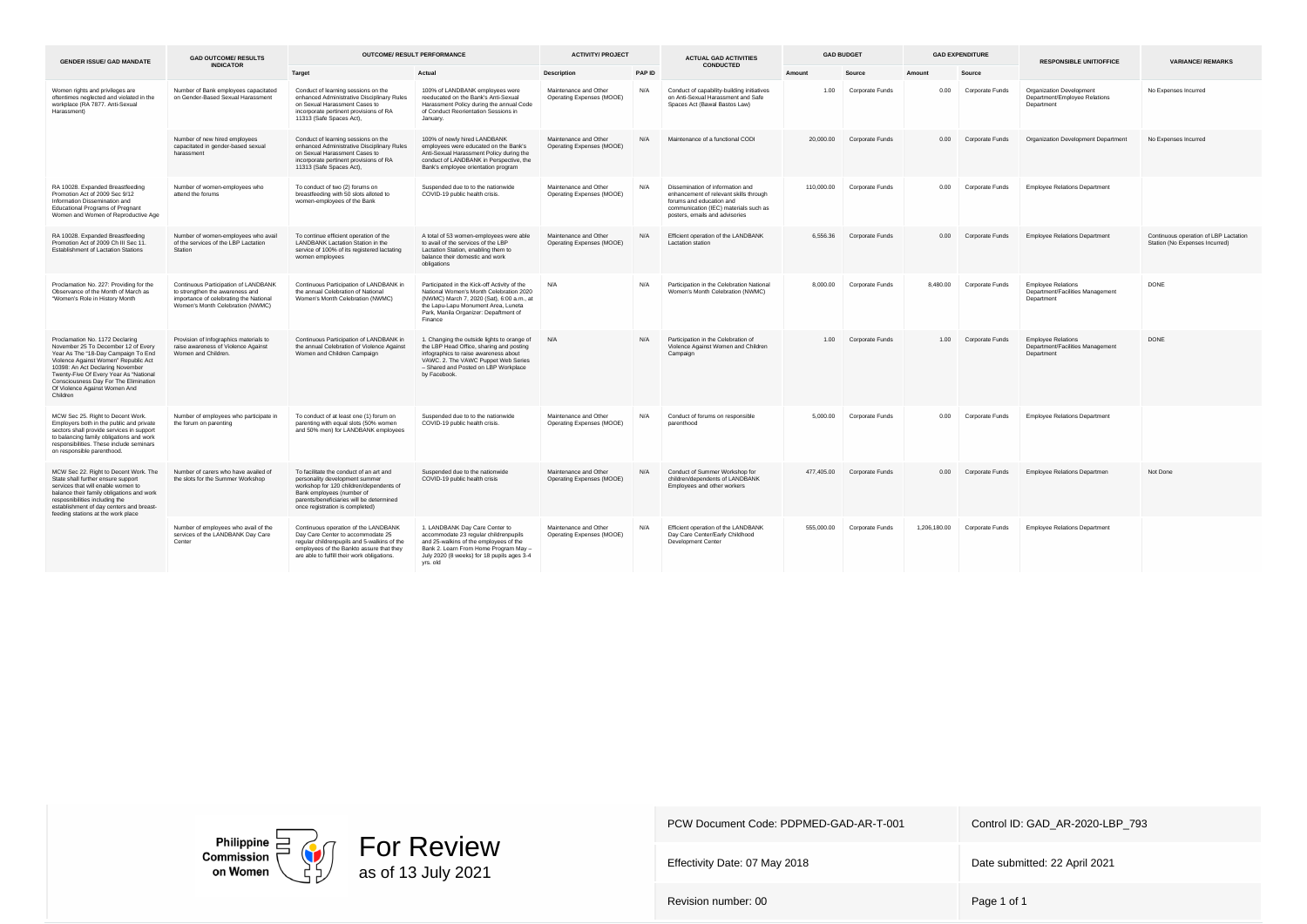| <b>GENDER ISSUE/ GAD MANDATE</b>                                                                                                                                                                           | <b>GAD OUTCOME/ RESULTS</b><br><b>INDICATOR</b>                                                                                                                                                                                       | OUTCOME/ RESULT PERFORMANCE                                                                                                                                                                                                                             |                                                                                                                                                                                                                     | <b>ACTIVITY/ PROJECT</b> |            | <b>ACTUAL GAD ACTIVITIES</b>                                                                                                                                                                                                                                                                                                                                                                                                                                                                                                                                                   | <b>GAD BUDGET</b> |                               |                | <b>GAD EXPENDITURE</b>        | <b>RESPONSIBLE UNIT/OFFICE</b>                                          | <b>VARIANCE/REMARKS</b> |
|------------------------------------------------------------------------------------------------------------------------------------------------------------------------------------------------------------|---------------------------------------------------------------------------------------------------------------------------------------------------------------------------------------------------------------------------------------|---------------------------------------------------------------------------------------------------------------------------------------------------------------------------------------------------------------------------------------------------------|---------------------------------------------------------------------------------------------------------------------------------------------------------------------------------------------------------------------|--------------------------|------------|--------------------------------------------------------------------------------------------------------------------------------------------------------------------------------------------------------------------------------------------------------------------------------------------------------------------------------------------------------------------------------------------------------------------------------------------------------------------------------------------------------------------------------------------------------------------------------|-------------------|-------------------------------|----------------|-------------------------------|-------------------------------------------------------------------------|-------------------------|
|                                                                                                                                                                                                            |                                                                                                                                                                                                                                       | Target                                                                                                                                                                                                                                                  | Actual                                                                                                                                                                                                              | <b>Description</b>       | PAP ID     | <b>CONDUCTED</b>                                                                                                                                                                                                                                                                                                                                                                                                                                                                                                                                                               | Amount            | Source                        | Amount         | Source                        |                                                                         |                         |
| MCW CH. V.Sec. 22. Right to Decent<br>Work. - The State shall progressively<br>realize and ensure decent work<br>standards for women that involve the<br>creation of jobs of acceptable quality in         | Issuance of various executive orders as<br>part of the Bank's mitigating measure to<br>Covid-19                                                                                                                                       | To issue various executive orders as part<br>of the Bank's mitigating measures to<br>COVID-19                                                                                                                                                           | Issuance of the following: EO No. 32, EO<br>No. 33, EO No. 50, EO No. 77, EO No. 90.<br>EO No.93, EO No.96, EO No.151 all series<br>of 2020                                                                         | N/A                      | N/A        | Issuance of various executive orders as<br>part of the Bank's mitigating measures to<br>COVID-19                                                                                                                                                                                                                                                                                                                                                                                                                                                                               |                   | 0.00 Corporate Funds          | 0.00           | Corporate Funds               | <b>Employee Relations Department</b>                                    | <b>DONE</b>             |
| conditions of freedom, equity, security,<br>and human dignity. (1) Support services<br>and gears to protect them from<br>occupational and health hazards taking<br>into account women's maternal functions | Number and sex of beneficiaries from<br>Relief and Disaster Assistance Program<br>(RDAP)                                                                                                                                              | Providing assistance to all LANDBANK<br>officer and employee, Service Company<br>Worker, Driver, Janitorial/ Maintenance<br>personnel. Security Guard during the<br>community quarantine period due to the<br>nationwide COVID-19 public health crisis. | A total of 1776 (531 - Female and 1245 -<br>Male) LANDBANK Contract of Service<br>employees Benefitted from Relief and<br>Disaster Assistance Program (RDAP)                                                        | N/A                      | N/A        | Disaster Relief (DR) amounting to<br>(PHP500.00) for LANDBANK officer and<br>employee, Service Company Worker,<br>Driver, Janitorial/ Maintenance personnel<br>Security Guard and the like who were<br>required and authorized to physically<br>report for work in sites, and<br>branches/other field units and thus have<br>incurred extraordinary additional<br>expenses for food, transportation, lodging<br>and other necessities while faced with<br>limited resources during the community<br>quarantine period due to the nationwide<br>COVID-19 public health crisis.  | 24.397.000.00     | Corporate Funds               | 24,397,000.00  | Corporate Funds               | <b>Employee Relations Department</b>                                    | Done                    |
|                                                                                                                                                                                                            | Number of beneficiaries benefitted from<br>reimbursement of RT-PCR Test.                                                                                                                                                              | Providing assistance to all LANDBANK<br>officer and employee, Service Company<br>Worker, Driver, Janitorial/ Maintenance<br>personnel. Security Guard during the<br>community quarantine period due to the<br>nationwide COVID-19 public health crisis. | A total of 1230 (636 - Female and 594 -<br>Male)   ANDBANK Employees Benefitted<br>from reimbursement of RT-PCR Test.                                                                                               | N/A                      | $N/\Delta$ | To maintain a balance between affording<br>protection against the Coronavirus<br>Disease 2019 (COVID-19) for the<br>LANDBANK workforce and pursuing<br>business continuity responsive to the<br>needs of the Bank's clients                                                                                                                                                                                                                                                                                                                                                    |                   | 5,496,601.46 Corporate Funds  |                | 5.496.601.46 Corporate Funds  | <b>Employee Relations Department</b>                                    | Done                    |
|                                                                                                                                                                                                            | Number of beneficiaries from Relief and<br>Disaster Assistance Program (RDAP)                                                                                                                                                         | Providing assistance to all LANDBANK<br>officer and employee. Service Company<br>Worker, Driver, Janitorial/ Maintenance<br>personnel, Security Guard during the<br>community quarantine period due to the<br>nationwide COVID-19 public health crisis. | A total of 3033 (8 - Female and 3033 -<br>Male) LANDBANK Security Guards<br>Benefitted from Relief and Disaster<br>Assistance Program (RDAP)                                                                        | N/A                      | N/A        | Disaster Relief (DR) amounting to<br>(PHP500.00) for LANDBANK officer and<br>employee, Service Company Worker,<br>Driver, Janitorial/ Maintenance personnel,<br>Security Guard and the like who were<br>required and authorized to physically<br>report for work in sites, and<br>branches/other field units and thus have<br>incurred extraordinary additional<br>expenses for food, transportation, lodging<br>and other necessities while faced with<br>limited resources during the community<br>quarantine period due to the nationwide<br>COVID-19 public health crisis. |                   | 62.619.250.00 Corporate Funds |                | 62.619.250.00 Corporate Funds | <b>Employee Relations Department</b>                                    | Done                    |
|                                                                                                                                                                                                            | Number of beneficiaries from Special<br>Financial Asisstance for LANDBANK<br>officer and employee. Service Company<br>Worker, Driver, Janitorial/ Maintenance<br>personnel, Security Guard                                            | Providing assistance to all LANDBANK<br>officer and employee, Service Company<br>Worker, Driver, Janitorial/ Maintenance<br>personnel, Security Guard during the<br>community quarantine period due to the<br>nationwide COVID-19 public health crisis. | A total of 324 (170 - Female and 154 -<br>Male) I ANDBANK Employees and their<br>dependents Benefitted from Relief and<br>Disaster Assistance Program (RDAP)                                                        | N/A                      | N/A        | Providing Special Financial Asisstance<br>for LANDBANK officer and employee.<br>Service Company Worker, Driver,<br>Janitorial/ Maintenance personnel,<br>Security Guard                                                                                                                                                                                                                                                                                                                                                                                                        |                   | 12.405.000.00 Corporate Funds | 12 405 000 00  | Corporate Funds               | <b>Employee Relations Department</b>                                    | Done                    |
|                                                                                                                                                                                                            | Number of female and male beneficiaries<br>and type of assistance receivedthrough<br>Relief and Disaster Assistance Program<br>(RDAP)                                                                                                 | Providing assistance to all LANDBANK<br>officer and employee, Service Company<br>Worker, Driver, Janitorial/ Maintenance<br>personnel, Security Guard during the<br>community quarantine period due to the<br>nationwide COVID-19 public health crisis. | A total of 8,036 (5515 - Female and 2521 -<br>Male) LANDBANK Officers and Rank &<br>File Employees Benefitted from Relief and<br>Disaster Assistance Program (RDAP)                                                 | N/A                      | N/A        | Disaster Relief (DR) amounting to<br>(PHP500.00) for LANDBANK officer and<br>employee, Service Company Worker,<br>Driver, Janitorial/ Maintenance personnel,<br>Security Guard and the like who were<br>required and authorized to physically<br>report for work in sites, and<br>hranches/other field units and thus have<br>incurred extraordinary additional<br>expenses for food, transportation, lodging<br>and other necessities while faced with<br>limited resources during the community<br>quarantine period due to the nationwide<br>COVID-19 public health crisis. |                   | 96.805.500.00 Corporate Funds |                | 96.805.500.00 Corporate Funds | <b>Employee Relations Department</b>                                    | Done                    |
| MCW Ch VI. Institutional Mechanisms.<br>Creation and Strenghtening of the GAD<br>Focal Point                                                                                                               | Number of attendees to the different<br>capability-building programs conducted<br>for the GAD Focal Points under the<br>Finance Sector                                                                                                | To continue 100% participation in various<br>capacity building programs organized by<br>the Department of Finance (DOF)                                                                                                                                 | No capacity building programs were<br>conducted/participated                                                                                                                                                        | Operating Expenses       | N/A        | Active participation in the various<br>capacity building programs organized by<br>the DOF                                                                                                                                                                                                                                                                                                                                                                                                                                                                                      | 1.00              | Corporate Funds               | 35,540.47      | Corporate Funds               | Organization Development<br>Department/Employee Relations<br>Department | Not Done                |
|                                                                                                                                                                                                            | Number of capacitated members of<br>LANDBANK GAD Focal Point System<br>(GFPS)-Technical Working Group (TWG)<br>and Regional GAD Focal Point Sub-<br>systems (GFPSs)through various GAD<br>and related capability-building initiatives | Conduct of (2) capacity building training<br>programs for the year 2020 to capacitate<br>them in developing, implementation.<br>monitoring and evaluation of GAD<br>programs, plans and budget                                                          | Conduct of the 1st and 2nd Batch of GAD<br>Analysis and GAD Budget Attribution from<br>October 19-23, 2020 and November 20,<br>23-25, 2020 as part of the capability-<br>building program. 49 LANDBANK<br>nersonnel | Operating Expenses       | N/A        | Conduct of relevant capacity building<br>programs on Gender Sensitivity, Gender<br>Analysis, and GAD Planning and<br>Budgeting                                                                                                                                                                                                                                                                                                                                                                                                                                                 |                   | 1,273,080.00 Corporate Funds  |                | 654 324 77 Corporate Funds    | Employee Relations Department                                           |                         |
|                                                                                                                                                                                                            | Number of policies or documents issued<br>on the strengthening of the GAD-FPS                                                                                                                                                         | To issue one (1) Special Order designating<br>specific and permanent members of the<br>LBP Regional GFPS within the 1st<br>semester of 2020                                                                                                             | Still in process to issue a Special Order to<br>designate specific and permanent<br>members of the LBP Regional GFPS.                                                                                               | Operating Expenses       | N/A        | Strengthening of the existing LBP<br>Regional FPS through reconstitution                                                                                                                                                                                                                                                                                                                                                                                                                                                                                                       | 1.00              | Corporate Funds               | 0.00           | Corporate Funds               | <b>Employee Relations Department</b>                                    | NOT DONE                |
| Magna Carta of Women, Solo Parents<br>Welfare Act, Anti Violence Against<br>Women and their Children Act. etc.                                                                                             | Number of beneficiaries viz type of leave<br>privileges                                                                                                                                                                               | Continued administration of the leave<br>privileges, which will be based on actual<br>availment during the year of<br>implementation                                                                                                                    | A total of 408 (78 - Males and 330 -<br>Females) employees availed of the<br>following different Leave privileges under<br>the Magna Carta of Women                                                                 | Personnel Services (PS   | N/A        | Compliance with relevant laws, rules and<br>equlations on various leave privileges                                                                                                                                                                                                                                                                                                                                                                                                                                                                                             |                   | 40,471,802.54 Corporate Funds | 34,153,070.20  | Corporate Funds               | Personnel Administration Department                                     |                         |
| Sub-Total B                                                                                                                                                                                                |                                                                                                                                                                                                                                       |                                                                                                                                                                                                                                                         |                                                                                                                                                                                                                     |                          |            |                                                                                                                                                                                                                                                                                                                                                                                                                                                                                                                                                                                | 244.650.199.36    |                               | 237.780.947.90 |                               |                                                                         |                         |

C. GAD-Attributed Programs or Projects

Philippine<br>Commission<br>on Women



PCW Document Code: PDPMED-GAD-AR-T-001 Control ID: GAD\_AR-2020-LBP\_793

Effectivity Date: 07 May 2018 **Date submitted: 22 April 2021**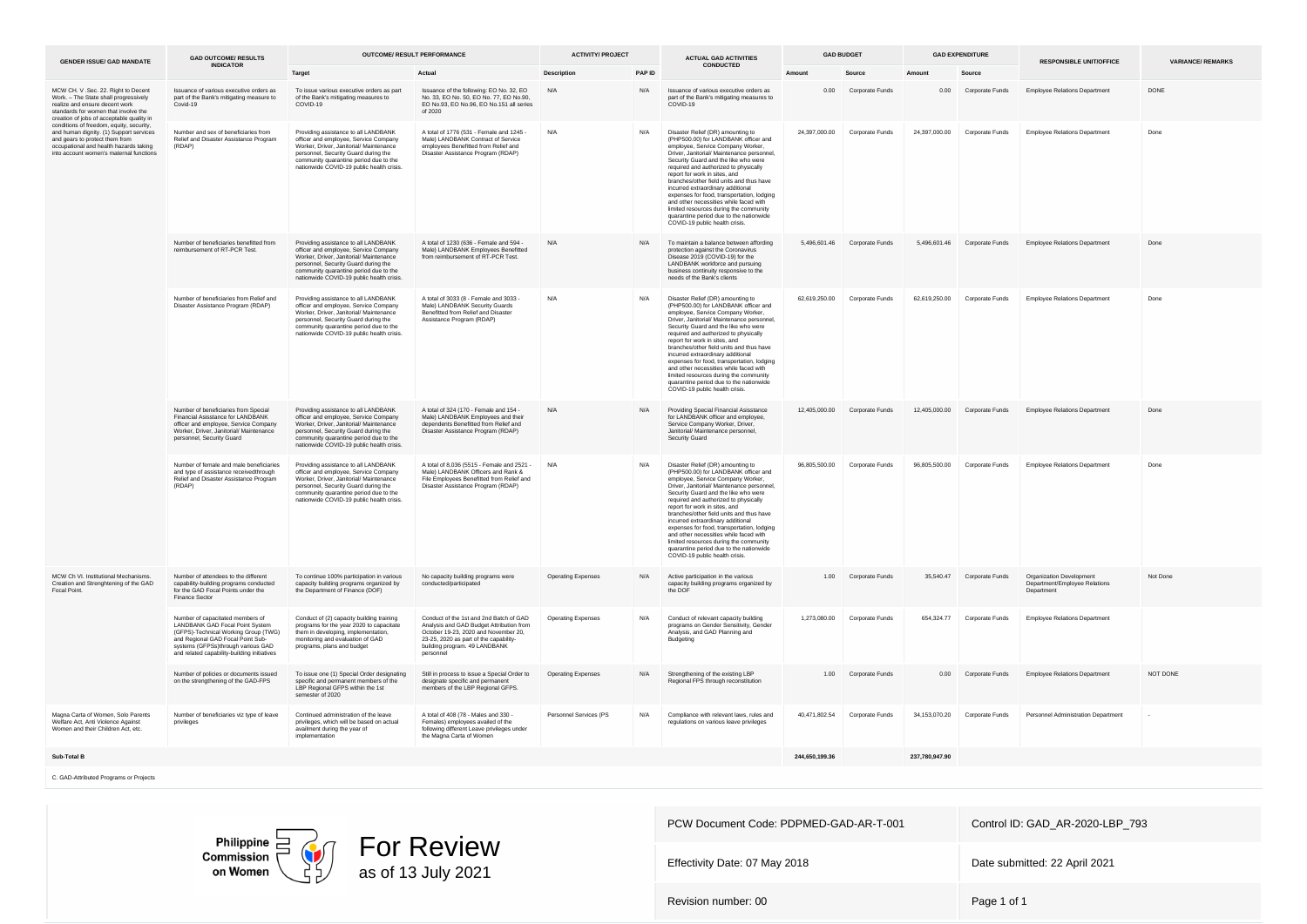| <b>GENDER ISSUE/</b><br><b>GAD MANDATE</b>                                                                                                                                                                                                                                                                                                                                                                                                                                                                                                                                                                                                                                                                                                                                                 | <b>GAD OUTCOME/</b><br><b>RESULTS INDICATOR</b>                                                                                                                                                                                                                                                                                        |                                                                         | <b>OUTCOME/ RESULT</b><br><b>PERFORMANCE</b>                                                                                                                                                                      | <b>ACTIVITY/</b><br><b>PROJECT</b> |                  | <b>TITLE OF MAJOR</b><br><b>PROGRAM/ PROJECT</b> | <b>HGDG</b><br><b>DESIGN/</b><br><b>FUNDING</b><br><b>FACILITY/</b> | <b>TOTAL PROGRAM /PROJECT</b><br><b>EXPENDITURE</b> |                    | <b>GAD-ATTRIBUTED</b><br><b>EXPENDITURE</b> |                    | <b>RESPONSIBLE</b><br><b>UNIT/OFFICE</b>                | <b>VARIANCE/</b><br><b>REMARKS</b> |
|--------------------------------------------------------------------------------------------------------------------------------------------------------------------------------------------------------------------------------------------------------------------------------------------------------------------------------------------------------------------------------------------------------------------------------------------------------------------------------------------------------------------------------------------------------------------------------------------------------------------------------------------------------------------------------------------------------------------------------------------------------------------------------------------|----------------------------------------------------------------------------------------------------------------------------------------------------------------------------------------------------------------------------------------------------------------------------------------------------------------------------------------|-------------------------------------------------------------------------|-------------------------------------------------------------------------------------------------------------------------------------------------------------------------------------------------------------------|------------------------------------|------------------|--------------------------------------------------|---------------------------------------------------------------------|-----------------------------------------------------|--------------------|---------------------------------------------|--------------------|---------------------------------------------------------|------------------------------------|
|                                                                                                                                                                                                                                                                                                                                                                                                                                                                                                                                                                                                                                                                                                                                                                                            |                                                                                                                                                                                                                                                                                                                                        | <b>Target</b>                                                           | Actual                                                                                                                                                                                                            | <b>Description</b>                 | <b>PAP</b><br>ID |                                                  | <b>GENERIC</b><br><b>CHECKLIST</b><br><b>SCORE</b>                  | Amount                                              | Source             | Amount                                      | Source             |                                                         |                                    |
| RA 7192. Women in<br>Development and<br>Nation Building Act,<br>Section 2.<br>Declaration of<br>Policy. (1) A<br>substantial portion of<br>official development<br>assistance funds<br>received from<br>foreign governments<br>and multilateral<br>agencies and<br>organizations shall<br>be set aside and<br>utilized by the<br>agencies concerned<br>to support programs<br>and activities for<br>women; (2) All<br>government<br>departments shall<br>ensure that women<br>benefit equally and<br>participate directly in<br>the development<br>programs and<br>projects of said<br>department,<br>specifically those<br>funded under official<br>foreign development<br>assistance to ensure<br>the full participation<br>and involvement of<br>women in the<br>development<br>process | Enhanced credit-<br>worthiness of MSMEs,<br>Cooperatives, and<br>NGOs and broader<br>access to credit facilities<br>of banks (This is in<br>consideration of MSMEs<br>being female-<br>dominated.)<br>Comparative data on<br>male and female<br>borrowers' availed<br>Ioans; Qualitative data<br>on application and loan<br>processing | A total of<br>275<br>borrower<br>availed<br>this<br>lending<br>program. | Increased<br>Participation Of<br>Women<br>Beneficiaries In<br>The Planning,<br>Programming And<br>Budgeting,<br>Implementation,<br>And Monitoring<br>Evaluation Of<br>Oda Projects And<br>Programs Of<br>Landbank | N/A                                | N/A              | <b>CREDIT SURETY FUND</b>                        | 14.67                                                               | 5,500,000,000.00                                    | Corporate<br>Funds | 4,034,250,000.00                            | Corporate<br>Funds | <b>LENDING</b><br>PROGRAM<br>MANAGEMENT<br><b>GROUP</b> | <b>DONE</b>                        |



Effectivity Date: 07 May 2018 Date submitted: 22 April 2021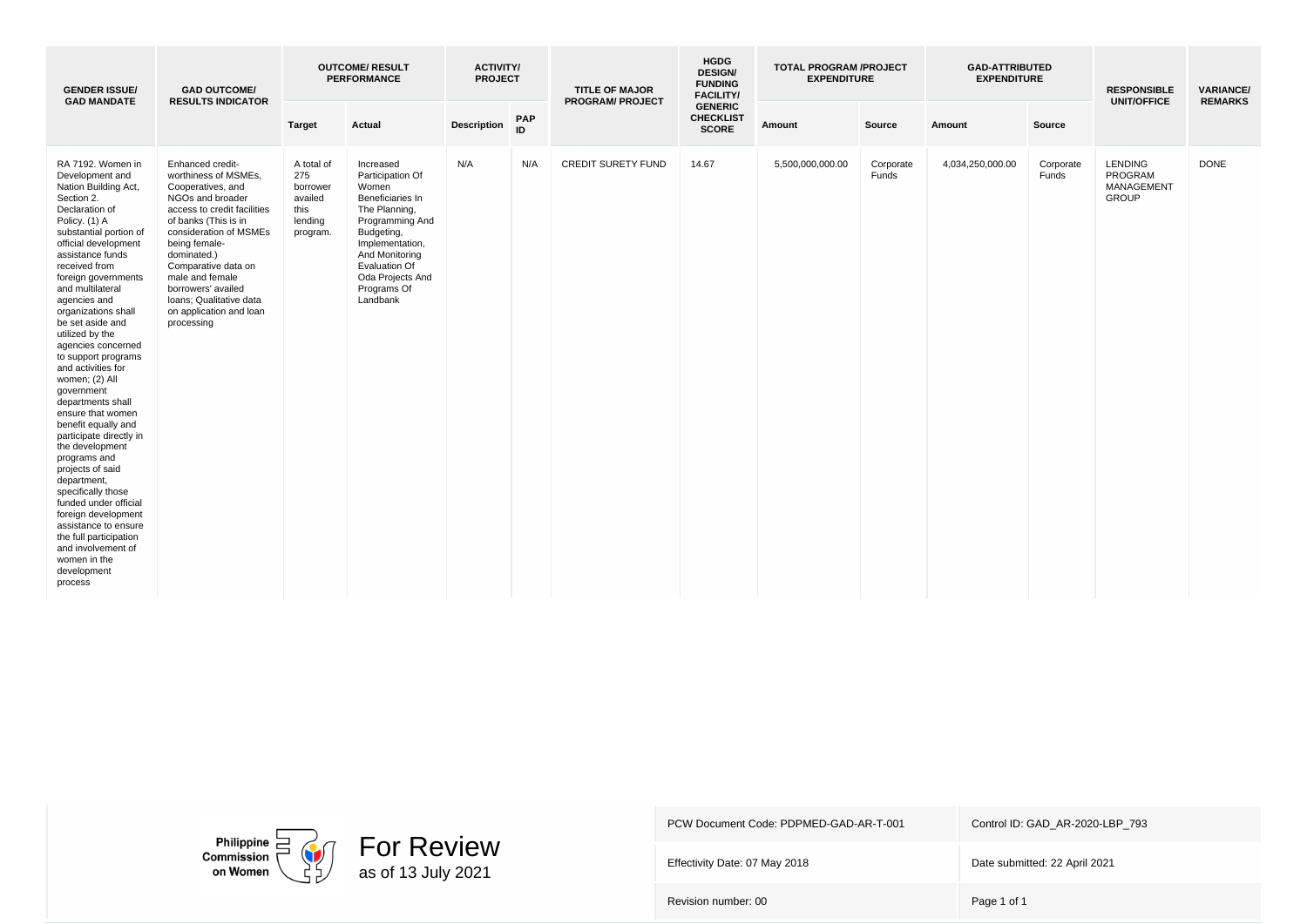| <b>GENDER ISSUE/</b><br><b>GAD MANDATE</b>                                                                                                                                                                                                                                                                                                                                                                                                                                                                                                                                                                                                                                                                                                                                                 | <b>GAD OUTCOME/</b><br><b>RESULTS INDICATOR</b>                                                                                                                                                                                                                                                                                                                          |                                                                                    | <b>OUTCOME/ RESULT</b><br><b>PERFORMANCE</b>                                                                                                                                                                      | <b>ACTIVITY/</b><br><b>PROJECT</b> |                  | <b>TITLE OF MAJOR</b><br><b>PROGRAM/ PROJECT</b>                                                                                                                                | <b>HGDG</b><br><b>DESIGN/</b><br><b>FUNDING</b><br><b>FACILITY/</b> | <b>TOTAL PROGRAM /PROJECT</b><br><b>EXPENDITURE</b> |                    | <b>GAD-ATTRIBUTED</b><br><b>EXPENDITURE</b> |                    | <b>RESPONSIBLE</b><br><b>UNIT/OFFICE</b>                       | <b>VARIANCE/</b><br><b>REMARKS</b> |
|--------------------------------------------------------------------------------------------------------------------------------------------------------------------------------------------------------------------------------------------------------------------------------------------------------------------------------------------------------------------------------------------------------------------------------------------------------------------------------------------------------------------------------------------------------------------------------------------------------------------------------------------------------------------------------------------------------------------------------------------------------------------------------------------|--------------------------------------------------------------------------------------------------------------------------------------------------------------------------------------------------------------------------------------------------------------------------------------------------------------------------------------------------------------------------|------------------------------------------------------------------------------------|-------------------------------------------------------------------------------------------------------------------------------------------------------------------------------------------------------------------|------------------------------------|------------------|---------------------------------------------------------------------------------------------------------------------------------------------------------------------------------|---------------------------------------------------------------------|-----------------------------------------------------|--------------------|---------------------------------------------|--------------------|----------------------------------------------------------------|------------------------------------|
|                                                                                                                                                                                                                                                                                                                                                                                                                                                                                                                                                                                                                                                                                                                                                                                            |                                                                                                                                                                                                                                                                                                                                                                          | <b>Target</b>                                                                      | Actual                                                                                                                                                                                                            | <b>Description</b>                 | <b>PAP</b><br>ID |                                                                                                                                                                                 | <b>GENERIC</b><br><b>CHECKLIST</b><br><b>SCORE</b>                  | Amount                                              | Source             | Amount                                      | Source             |                                                                |                                    |
| RA 7192. Women in<br>Development and<br>Nation Building Act,<br>Section 2.<br>Declaration of<br>Policy. (1) A<br>substantial portion of<br>official development<br>assistance funds<br>received from<br>foreign governments<br>and multilateral<br>agencies and<br>organizations shall<br>be set aside and<br>utilized by the<br>agencies concerned<br>to support programs<br>and activities for<br>women; (2) All<br>government<br>departments shall<br>ensure that women<br>benefit equally and<br>participate directly in<br>the development<br>programs and<br>projects of said<br>department,<br>specifically those<br>funded under official<br>foreign development<br>assistance to ensure<br>the full participation<br>and involvement of<br>women in the<br>development<br>process | Equal opportunities of<br>female and male<br>students to sustained<br>education<br>notwithstanding the<br>impact of Covid-19<br>pandemic Number of<br>schools availed of loans<br>and total amount of<br>loans with data on<br>female and male<br>enrollees; Number of<br>individuals<br>(parents/benefactors)<br>availed of loans and<br>SDD on direct<br>beneficiaries | A total of<br>$\overline{4}$<br>borrower<br>availed<br>this<br>lending<br>program. | Increased<br>Participation Of<br>Women<br>Beneficiaries In<br>The Planning,<br>Programming And<br>Budgeting,<br>Implementation,<br>And Monitoring<br>Evaluation Of<br>Oda Projects And<br>Programs Of<br>Landbank | N/A                                | N/A              | <b>INTERIM STUDENT'S</b><br><b>LOAN FOR TUITIONS</b><br><b>TOWARDS</b><br><b>UPLIFTMENT OF</b><br>EDUCATION FOR THE<br>DEVELOPMENT OF<br>THE YOUTH LENDING<br>PROGRAM (I-STUDY) | 8.08                                                                | 302,000.00                                          | Corporate<br>Funds | 122,008.00                                  | Corporate<br>Funds | <b>LENDING</b><br>PROGRAM<br><b>MANAGEMENT</b><br><b>GROUP</b> | <b>DONE</b>                        |



Effectivity Date: 07 May 2018 Date submitted: 22 April 2021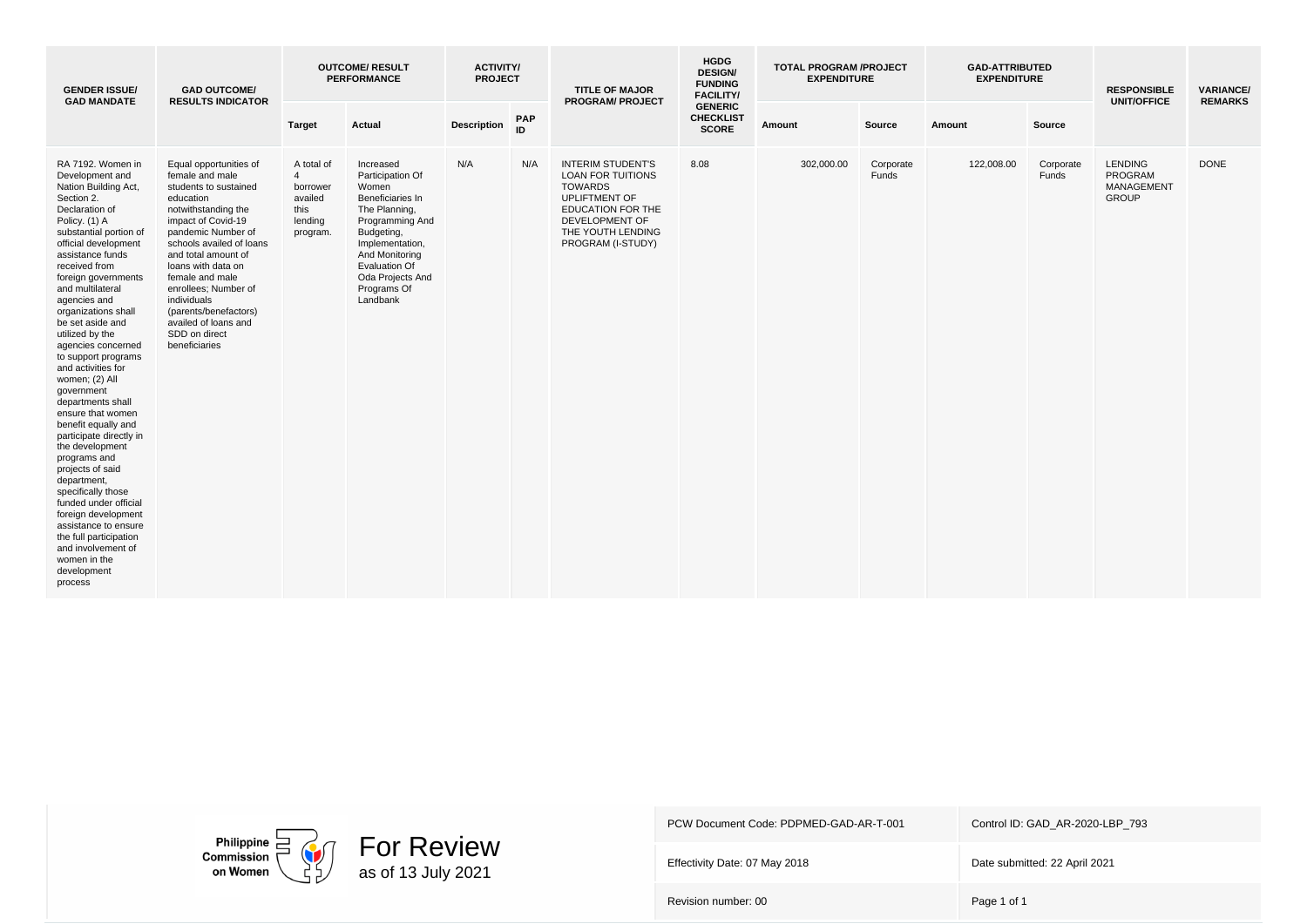| <b>GENDER ISSUE/</b><br><b>GAD MANDATE</b>                                                                                                                                                                                                                                                                                                                                                                                                                                                                                                                                                                                                                                                                                                                                                 | <b>GAD OUTCOME/</b><br><b>RESULTS INDICATOR</b>                                                                                                                                                                                                                                            |                                                                         | <b>OUTCOME/ RESULT</b><br><b>PERFORMANCE</b>                                                                                                                                                                             | <b>ACTIVITY/</b><br><b>PROJECT</b> |            | <b>TITLE OF MAJOR</b><br><b>PROGRAM/ PROJECT</b>                                                                                                                 | <b>HGDG</b><br><b>DESIGN/</b><br><b>FUNDING</b><br><b>FACILITY/</b> | <b>TOTAL PROGRAM /PROJECT</b><br><b>EXPENDITURE</b> |                    | <b>GAD-ATTRIBUTED</b><br><b>EXPENDITURE</b> |                    | <b>RESPONSIBLE</b><br><b>UNIT/OFFICE</b>                       | <b>VARIANCE/</b><br><b>REMARKS</b> |
|--------------------------------------------------------------------------------------------------------------------------------------------------------------------------------------------------------------------------------------------------------------------------------------------------------------------------------------------------------------------------------------------------------------------------------------------------------------------------------------------------------------------------------------------------------------------------------------------------------------------------------------------------------------------------------------------------------------------------------------------------------------------------------------------|--------------------------------------------------------------------------------------------------------------------------------------------------------------------------------------------------------------------------------------------------------------------------------------------|-------------------------------------------------------------------------|--------------------------------------------------------------------------------------------------------------------------------------------------------------------------------------------------------------------------|------------------------------------|------------|------------------------------------------------------------------------------------------------------------------------------------------------------------------|---------------------------------------------------------------------|-----------------------------------------------------|--------------------|---------------------------------------------|--------------------|----------------------------------------------------------------|------------------------------------|
|                                                                                                                                                                                                                                                                                                                                                                                                                                                                                                                                                                                                                                                                                                                                                                                            |                                                                                                                                                                                                                                                                                            | <b>Target</b>                                                           | Actual                                                                                                                                                                                                                   | <b>Description</b>                 | PAP<br>ID. |                                                                                                                                                                  | <b>GENERIC</b><br><b>CHECKLIST</b><br><b>SCORE</b>                  | Amount                                              | Source             | Amount                                      | Source             |                                                                |                                    |
| RA 7192. Women in<br>Development and<br>Nation Building Act,<br>Section 2.<br>Declaration of<br>Policy. (1) A<br>substantial portion of<br>official development<br>assistance funds<br>received from<br>foreign governments<br>and multilateral<br>agencies and<br>organizations shall<br>be set aside and<br>utilized by the<br>agencies concerned<br>to support programs<br>and activities for<br>women; (2) All<br>government<br>departments shall<br>ensure that women<br>benefit equally and<br>participate directly in<br>the development<br>programs and<br>projects of said<br>department,<br>specifically those<br>funded under official<br>foreign development<br>assistance to ensure<br>the full participation<br>and involvement of<br>women in the<br>development<br>process | Improved capacity of<br>enterprises and micro-<br>financing providers to<br>cope with the impact of<br>Covid-19 pandemic<br>thereby benefiting<br>eligible women and men<br>borrowers Total amount<br>of loans availed by<br>micro-financing<br>providers viz male and<br>female borrowers | A total of<br>166<br>borrower<br>availed<br>this<br>lending<br>program. | Increased<br>Participation Of<br>Women<br>Beneficiaries In<br>The Planning,<br>Programming And<br>Budgeting,<br>Implementation,<br>And Monitoring<br><b>Evaluation Of</b><br>Oda Projects And<br>Programs Of<br>Landbank | N/A                                | N/A        | <b>INTERIM</b><br><b>REHABILITATION</b><br>SUPPORT TO<br><b>CUSHION</b><br><b>UNFAVORABLY</b><br><b>AFFECTED</b><br><b>ENTERPRISES BY</b><br>COVID-19 (I-RESCUE) | 5.25                                                                | 3,920,200,000.00                                    | Corporate<br>Funds | 1,029,052,500.00                            | Corporate<br>Funds | <b>LENDING</b><br>PROGRAM<br><b>MANAGEMENT</b><br><b>GROUP</b> | <b>DONE</b>                        |



Effectivity Date: 07 May 2018 Date submitted: 22 April 2021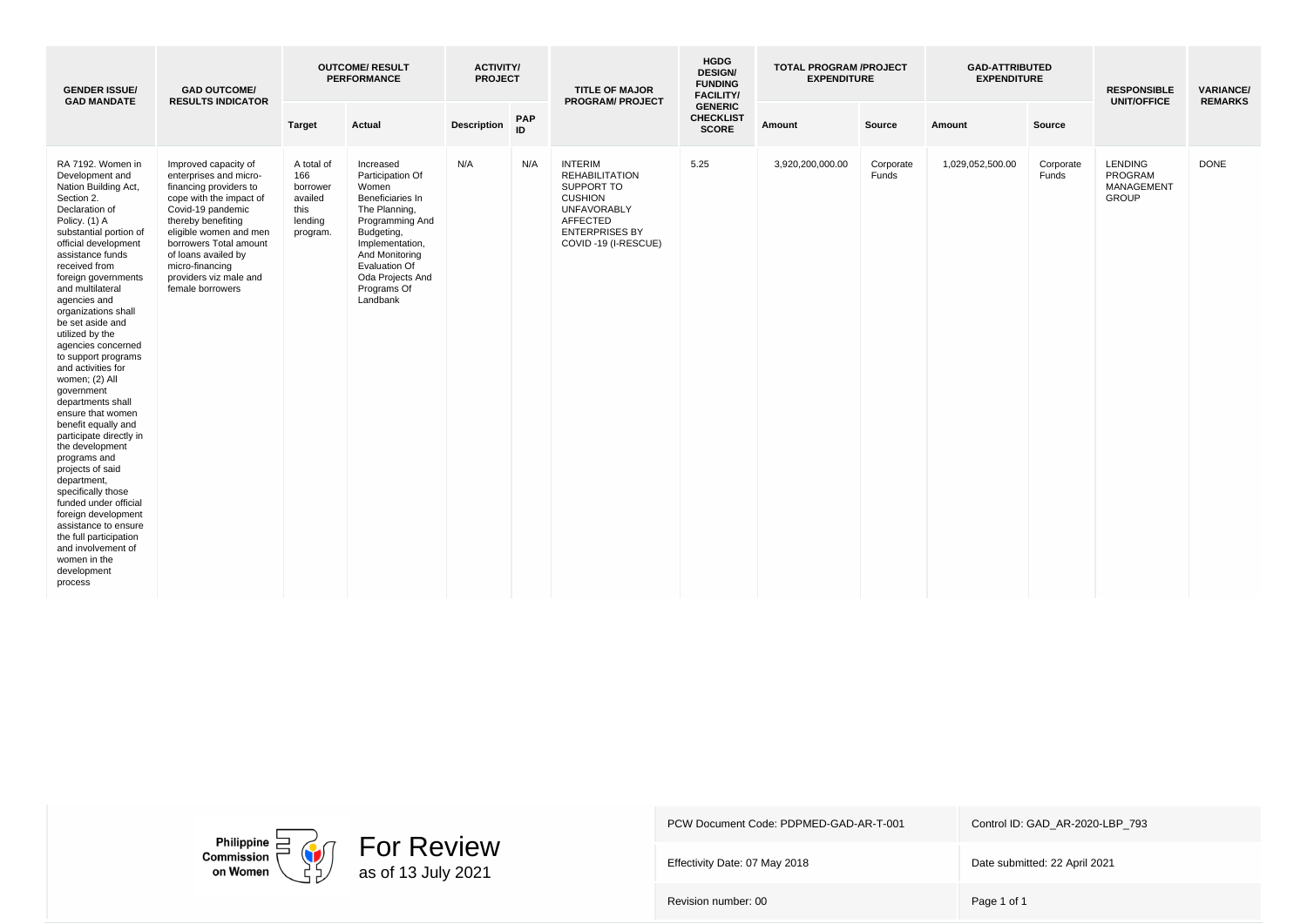| <b>GENDER ISSUE/</b><br><b>GAD MANDATE</b>                                                                                                                                                                                                                                                                                                                                                                                                                                                                                                                                                                                                                                                                                                                                                 | <b>GAD OUTCOME/</b><br><b>RESULTS INDICATOR</b>                                                                                                                                                                                                                                                                |                                                                        | <b>OUTCOME/ RESULT</b><br><b>PERFORMANCE</b>                                                                                                                                                                      | <b>ACTIVITY/</b><br><b>PROJECT</b> |           | <b>TITLE OF MAJOR</b><br><b>PROGRAM/ PROJECT</b>                                                                                                                                                                                 | <b>HGDG</b><br><b>DESIGN/</b><br><b>FUNDING</b><br><b>FACILITY/</b> | <b>TOTAL PROGRAM /PROJECT</b><br><b>EXPENDITURE</b> |                    | <b>GAD-ATTRIBUTED</b><br><b>EXPENDITURE</b> |                    | <b>RESPONSIBLE</b><br><b>UNIT/OFFICE</b>                       | <b>VARIANCE/</b><br><b>REMARKS</b> |
|--------------------------------------------------------------------------------------------------------------------------------------------------------------------------------------------------------------------------------------------------------------------------------------------------------------------------------------------------------------------------------------------------------------------------------------------------------------------------------------------------------------------------------------------------------------------------------------------------------------------------------------------------------------------------------------------------------------------------------------------------------------------------------------------|----------------------------------------------------------------------------------------------------------------------------------------------------------------------------------------------------------------------------------------------------------------------------------------------------------------|------------------------------------------------------------------------|-------------------------------------------------------------------------------------------------------------------------------------------------------------------------------------------------------------------|------------------------------------|-----------|----------------------------------------------------------------------------------------------------------------------------------------------------------------------------------------------------------------------------------|---------------------------------------------------------------------|-----------------------------------------------------|--------------------|---------------------------------------------|--------------------|----------------------------------------------------------------|------------------------------------|
|                                                                                                                                                                                                                                                                                                                                                                                                                                                                                                                                                                                                                                                                                                                                                                                            |                                                                                                                                                                                                                                                                                                                | <b>Target</b>                                                          | Actual                                                                                                                                                                                                            | <b>Description</b>                 | PAP<br>ID |                                                                                                                                                                                                                                  | <b>GENERIC</b><br><b>CHECKLIST</b><br><b>SCORE</b>                  | Amount                                              | Source             | Amount                                      | Source             |                                                                |                                    |
| RA 7192. Women in<br>Development and<br>Nation Building Act,<br>Section 2.<br>Declaration of<br>Policy. (1) A<br>substantial portion of<br>official development<br>assistance funds<br>received from<br>foreign governments<br>and multilateral<br>agencies and<br>organizations shall<br>be set aside and<br>utilized by the<br>agencies concerned<br>to support programs<br>and activities for<br>women; (2) All<br>government<br>departments shall<br>ensure that women<br>benefit equally and<br>participate directly in<br>the development<br>programs and<br>projects of said<br>department,<br>specifically those<br>funded under official<br>foreign development<br>assistance to ensure<br>the full participation<br>and involvement of<br>women in the<br>development<br>process | Increased agribusiness<br>opportunities for<br>vulnerable groups<br>(poverty groups,<br>women-headed<br>households, persons<br>with disabilities)<br>Comparative data on<br>male and female<br>availers of the financial<br>assistance; Total<br>amount of financial<br>assistance availed by<br>men and women | A total of<br>16<br>borrower<br>availed<br>this<br>lending<br>program. | Increased<br>Participation Of<br>Women<br>Beneficiaries In<br>The Planning,<br>Programming And<br>Budgeting,<br>Implementation,<br>And Monitoring<br>Evaluation Of<br>Oda Projects And<br>Programs Of<br>Landbank | N/A                                | N/A       | <b>HARNESSING</b><br><b>AGRIBUSINESS</b><br><b>OPPORTUNITIES</b><br>THROUGH ROBUST<br><b>AND VIBRANT</b><br><b>ENTREPRENEURSHIP</b><br>SUPPORTIVE OF<br>PEACEFUL<br><b>TRANSFORMATION</b><br><b>LENDING PROGRAM</b><br>(HARVEST) | 10.08                                                               | 1,072,290,000.00                                    | Corporate<br>Funds | 540,434,160.00                              | Corporate<br>Funds | <b>LENDING</b><br>PROGRAM<br><b>MANAGEMENT</b><br><b>GROUP</b> | <b>DONE</b>                        |



Effectivity Date: 07 May 2018 Date submitted: 22 April 2021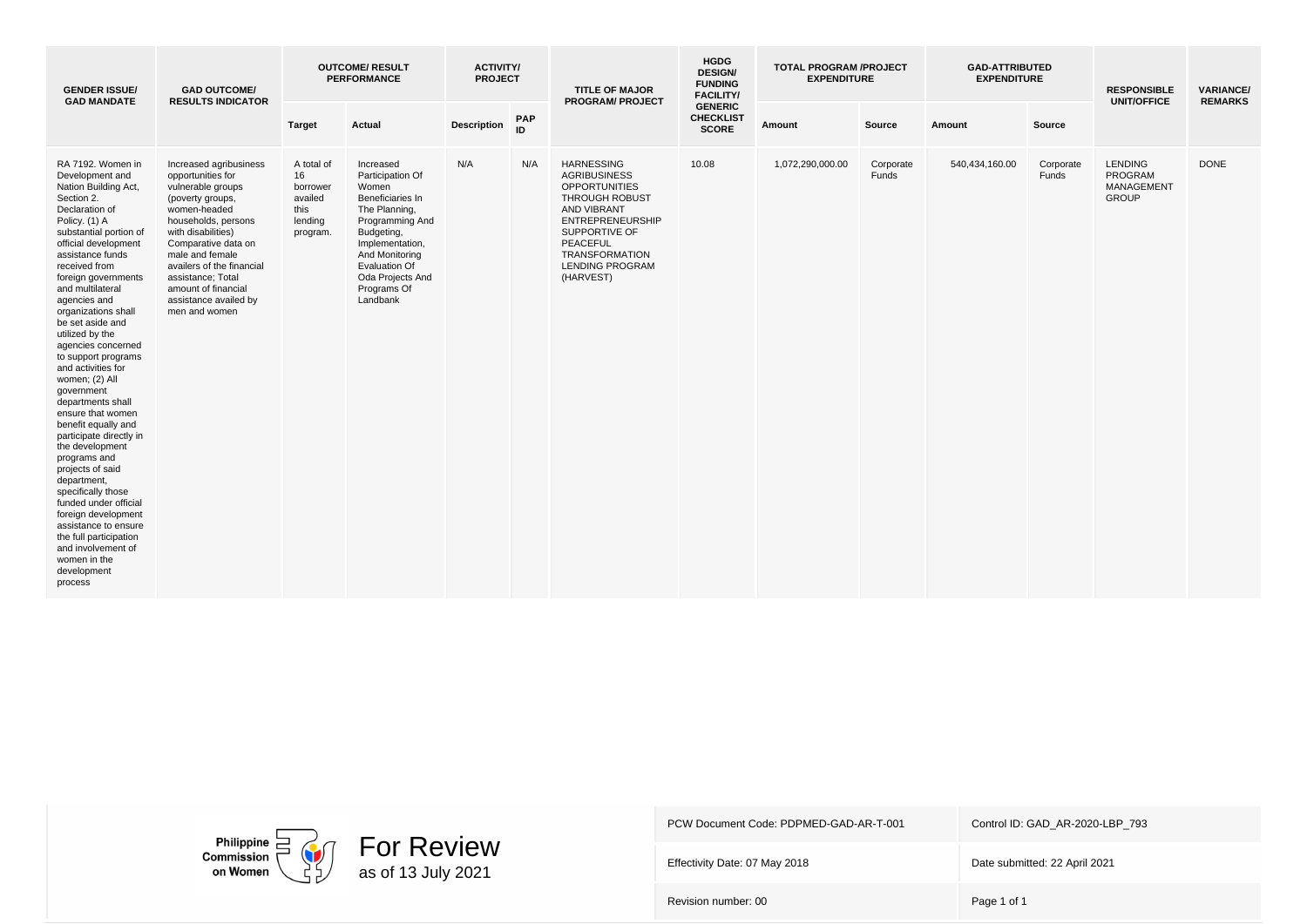| <b>GENDER ISSUE/</b><br><b>GAD MANDATE</b>                                                                                                                                                                                                                                                                                                                                                                                                                                                                                                                                                                                                                                                                                                                                                 | <b>GAD OUTCOME/</b><br><b>RESULTS INDICATOR</b>                                                                                                                                                                                                                                               |                                                                        | <b>OUTCOME/ RESULT</b><br><b>PERFORMANCE</b>                                                                                                                                                                             | <b>ACTIVITY/</b><br><b>PROJECT</b> |           | <b>TITLE OF MAJOR</b><br><b>PROGRAM/ PROJECT</b>                                                                                                                                                                                    | <b>HGDG</b><br><b>DESIGN/</b><br><b>FUNDING</b><br><b>FACILITY/</b> | <b>TOTAL PROGRAM /PROJECT</b><br><b>EXPENDITURE</b> |                    | <b>GAD-ATTRIBUTED</b><br><b>EXPENDITURE</b> |                    | <b>RESPONSIBLE</b><br><b>UNIT/OFFICE</b>                | <b>VARIANCE/</b><br><b>REMARKS</b> |
|--------------------------------------------------------------------------------------------------------------------------------------------------------------------------------------------------------------------------------------------------------------------------------------------------------------------------------------------------------------------------------------------------------------------------------------------------------------------------------------------------------------------------------------------------------------------------------------------------------------------------------------------------------------------------------------------------------------------------------------------------------------------------------------------|-----------------------------------------------------------------------------------------------------------------------------------------------------------------------------------------------------------------------------------------------------------------------------------------------|------------------------------------------------------------------------|--------------------------------------------------------------------------------------------------------------------------------------------------------------------------------------------------------------------------|------------------------------------|-----------|-------------------------------------------------------------------------------------------------------------------------------------------------------------------------------------------------------------------------------------|---------------------------------------------------------------------|-----------------------------------------------------|--------------------|---------------------------------------------|--------------------|---------------------------------------------------------|------------------------------------|
|                                                                                                                                                                                                                                                                                                                                                                                                                                                                                                                                                                                                                                                                                                                                                                                            |                                                                                                                                                                                                                                                                                               | <b>Target</b>                                                          | Actual                                                                                                                                                                                                                   | <b>Description</b>                 | PAP<br>ID |                                                                                                                                                                                                                                     | <b>GENERIC</b><br><b>CHECKLIST</b><br><b>SCORE</b>                  | Amount                                              | Source             | Amount                                      | Source             |                                                         |                                    |
| RA 7192. Women in<br>Development and<br>Nation Building Act,<br>Section 2.<br>Declaration of<br>Policy. (1) A<br>substantial portion of<br>official development<br>assistance funds<br>received from<br>foreign governments<br>and multilateral<br>agencies and<br>organizations shall<br>be set aside and<br>utilized by the<br>agencies concerned<br>to support programs<br>and activities for<br>women; (2) All<br>government<br>departments shall<br>ensure that women<br>benefit equally and<br>participate directly in<br>the development<br>programs and<br>projects of said<br>department,<br>specifically those<br>funded under official<br>foreign development<br>assistance to ensure<br>the full participation<br>and involvement of<br>women in the<br>development<br>process | Increased economic<br>empowerment for<br>agrarian reform<br>beneficiaries and small<br>farm holders, most of<br>whom are women,<br>through sustainable<br>enterprises Number and<br>sex of beneficiaries;<br>Total amount of<br>assistance rendered to<br>women and men for a<br>given period | A total of<br>16<br>borrower<br>availed<br>this<br>lending<br>program. | Increased<br>Participation Of<br>Women<br>Beneficiaries In<br>The Planning,<br>Programming And<br>Budgeting,<br>Implementation,<br>And Monitoring<br><b>Evaluation Of</b><br>Oda Projects And<br>Programs Of<br>Landbank | N/A                                | N/A       | <b>EXPANDED</b><br><b>ASSISTANCE TO</b><br><b>RESTORE AND</b><br><b>INSTALL SUSTAINABLE</b><br><b>ENTERPRISES FOR</b><br><b>AGRARIAN REFORM</b><br><b>BENEFICIARIES AND</b><br><b>SMALL FARM</b><br><b>HOLDERS (E-ARISE</b><br>ARB) | 4.50                                                                | 15,540,000.00                                       | Corporate<br>Funds | 3,496,500.00                                | Corporate<br>Funds | <b>LENDING</b><br>PROGRAM<br>MANAGEMENT<br><b>GROUP</b> | <b>DONE</b>                        |



Effectivity Date: 07 May 2018 Date submitted: 22 April 2021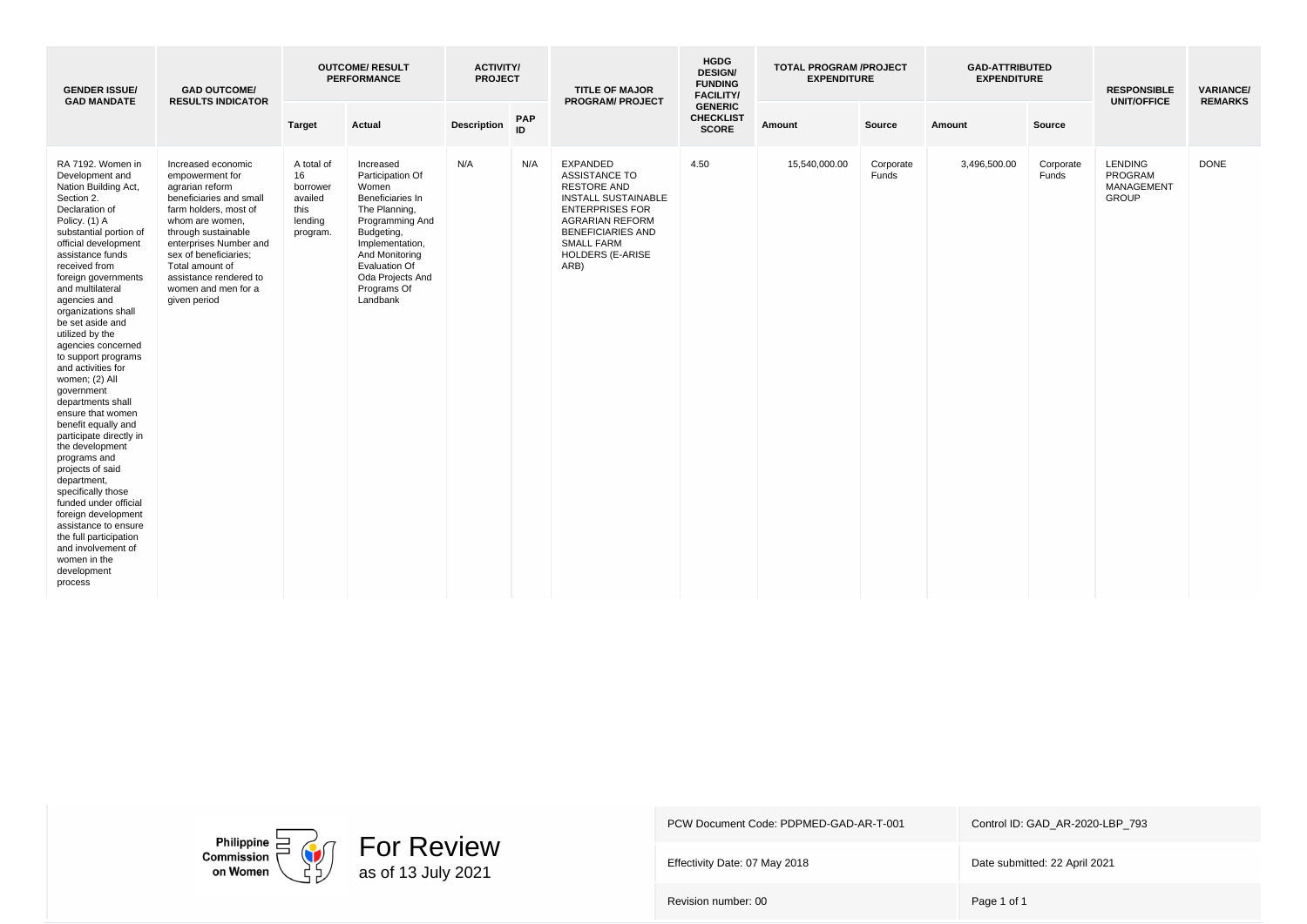| <b>GENDER ISSUE/</b><br><b>GAD MANDATE</b>                                                                                                                                                                                                                                                                                                                                                                                                                                                                                                                                                                                                                                                                                                                                                 | <b>GAD OUTCOME/</b><br><b>RESULTS INDICATOR</b>                                                                                                                                                         |                                                                                    | <b>OUTCOME/ RESULT</b><br><b>PERFORMANCE</b>                                                                                                                                                                      | <b>ACTIVITY/</b><br><b>PROJECT</b> |           | <b>TITLE OF MAJOR</b><br><b>PROGRAM/ PROJECT</b> | <b>HGDG</b><br><b>DESIGN/</b><br><b>FUNDING</b><br><b>FACILITY/</b> | <b>TOTAL PROGRAM /PROJECT</b><br><b>EXPENDITURE</b> |                    | <b>GAD-ATTRIBUTED</b><br><b>EXPENDITURE</b> |                    | <b>RESPONSIBLE</b><br><b>UNIT/OFFICE</b>                       | <b>VARIANCE/</b><br><b>REMARKS</b> |
|--------------------------------------------------------------------------------------------------------------------------------------------------------------------------------------------------------------------------------------------------------------------------------------------------------------------------------------------------------------------------------------------------------------------------------------------------------------------------------------------------------------------------------------------------------------------------------------------------------------------------------------------------------------------------------------------------------------------------------------------------------------------------------------------|---------------------------------------------------------------------------------------------------------------------------------------------------------------------------------------------------------|------------------------------------------------------------------------------------|-------------------------------------------------------------------------------------------------------------------------------------------------------------------------------------------------------------------|------------------------------------|-----------|--------------------------------------------------|---------------------------------------------------------------------|-----------------------------------------------------|--------------------|---------------------------------------------|--------------------|----------------------------------------------------------------|------------------------------------|
|                                                                                                                                                                                                                                                                                                                                                                                                                                                                                                                                                                                                                                                                                                                                                                                            |                                                                                                                                                                                                         | <b>Target</b>                                                                      | Actual                                                                                                                                                                                                            | <b>Description</b>                 | PAP<br>ID |                                                  | <b>GENERIC</b><br><b>CHECKLIST</b><br><b>SCORE</b>                  | Amount                                              | Source             | Amount                                      | Source             |                                                                |                                    |
| RA 7192. Women in<br>Development and<br>Nation Building Act,<br>Section 2.<br>Declaration of<br>Policy. (1) A<br>substantial portion of<br>official development<br>assistance funds<br>received from<br>foreign governments<br>and multilateral<br>agencies and<br>organizations shall<br>be set aside and<br>utilized by the<br>agencies concerned<br>to support programs<br>and activities for<br>women; (2) All<br>government<br>departments shall<br>ensure that women<br>benefit equally and<br>participate directly in<br>the development<br>programs and<br>projects of said<br>department,<br>specifically those<br>funded under official<br>foreign development<br>assistance to ensure<br>the full participation<br>and involvement of<br>women in the<br>development<br>process | Increased opportunity<br>for women to benefit<br>from farm tourism SDD<br>on women and men who<br>benefited from farm<br>tourism including<br>amount of loans availed<br>and business they<br>initiated | A total of<br>$\overline{2}$<br>borrower<br>availed<br>this<br>lending<br>program. | Increased<br>Participation Of<br>Women<br>Beneficiaries In<br>The Planning,<br>Programming And<br>Budgeting,<br>Implementation,<br>And Monitoring<br>Evaluation Of<br>Oda Projects And<br>Programs Of<br>Landbank | N/A                                | N/A       | <b>FARM TOURISM</b>                              | 5.24                                                                | 6,750,000.00                                        | Corporate<br>Funds | 1,768,500.00                                | Corporate<br>Funds | <b>LENDING</b><br>PROGRAM<br><b>MANAGEMENT</b><br><b>GROUP</b> | <b>DONE</b>                        |



Effectivity Date: 07 May 2018 Date submitted: 22 April 2021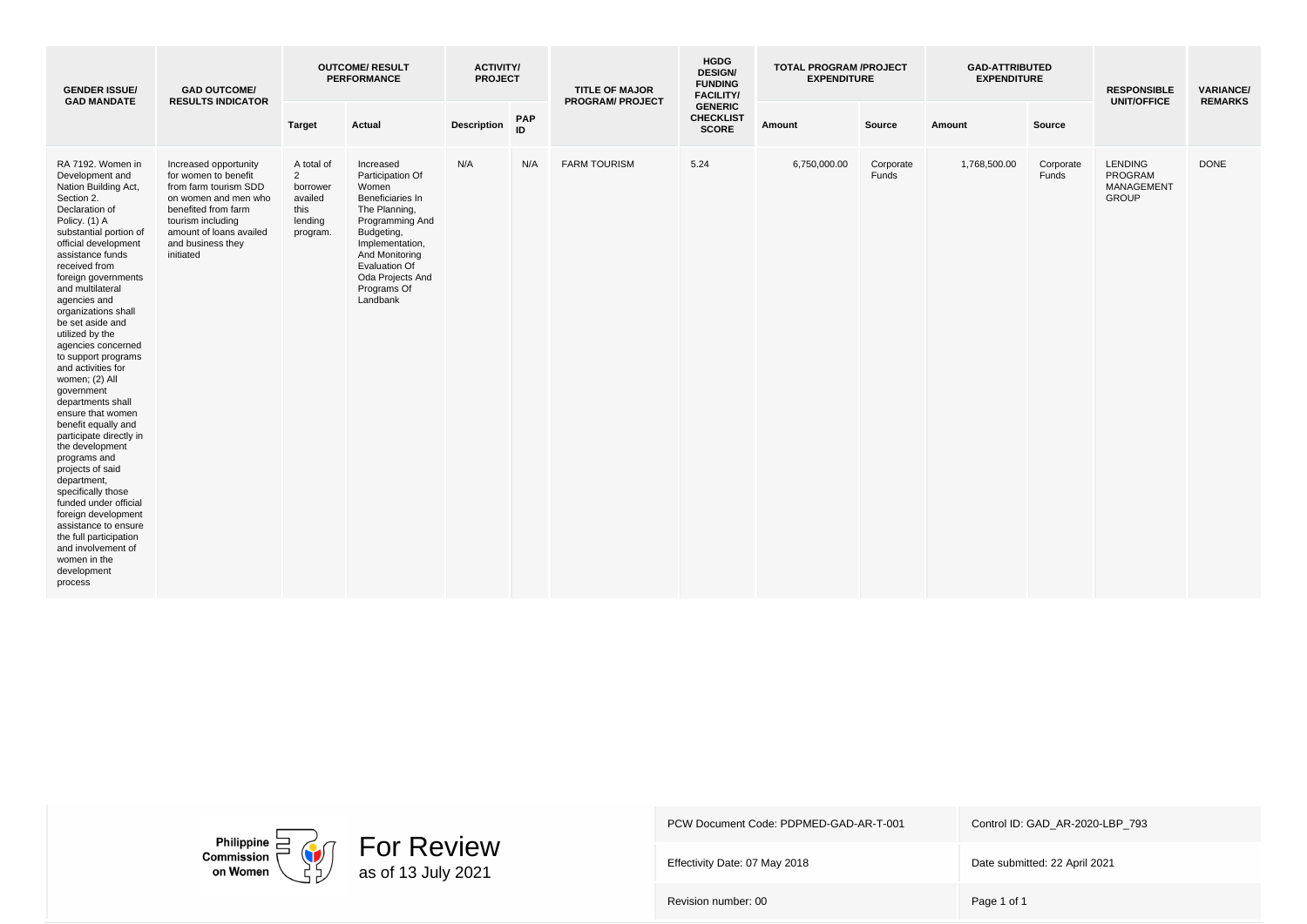| <b>GENDER ISSUE/</b><br><b>GAD MANDATE</b>                                                                                                                                                                                                                                                                                                                                                                                                                                                                                                                                                                                                                                                                                                                                                 | <b>GAD OUTCOME/</b><br><b>RESULTS INDICATOR</b>                                                                                                                                                                                                                                                |                                                                            | <b>OUTCOME/ RESULT</b><br><b>PERFORMANCE</b>                                                                                                                                                                      | <b>ACTIVITY/</b><br><b>PROJECT</b> |                  | <b>TITLE OF MAJOR</b><br><b>PROGRAM/ PROJECT</b>                                   | <b>HGDG</b><br><b>DESIGN/</b><br><b>FUNDING</b><br><b>FACILITY/</b> | <b>TOTAL PROGRAM /PROJECT</b><br><b>EXPENDITURE</b> |                    | <b>GAD-ATTRIBUTED</b><br><b>EXPENDITURE</b> |                    | <b>RESPONSIBLE</b><br><b>UNIT/OFFICE</b>                | <b>VARIANCE/</b><br><b>REMARKS</b> |
|--------------------------------------------------------------------------------------------------------------------------------------------------------------------------------------------------------------------------------------------------------------------------------------------------------------------------------------------------------------------------------------------------------------------------------------------------------------------------------------------------------------------------------------------------------------------------------------------------------------------------------------------------------------------------------------------------------------------------------------------------------------------------------------------|------------------------------------------------------------------------------------------------------------------------------------------------------------------------------------------------------------------------------------------------------------------------------------------------|----------------------------------------------------------------------------|-------------------------------------------------------------------------------------------------------------------------------------------------------------------------------------------------------------------|------------------------------------|------------------|------------------------------------------------------------------------------------|---------------------------------------------------------------------|-----------------------------------------------------|--------------------|---------------------------------------------|--------------------|---------------------------------------------------------|------------------------------------|
|                                                                                                                                                                                                                                                                                                                                                                                                                                                                                                                                                                                                                                                                                                                                                                                            |                                                                                                                                                                                                                                                                                                | <b>Target</b>                                                              | Actual                                                                                                                                                                                                            | <b>Description</b>                 | <b>PAP</b><br>ID |                                                                                    | <b>GENERIC</b><br><b>CHECKLIST</b><br><b>SCORE</b>                  | Amount                                              | Source             | Amount                                      | Source             |                                                         |                                    |
| RA 7192. Women in<br>Development and<br>Nation Building Act,<br>Section 2.<br>Declaration of<br>Policy. (1) A<br>substantial portion of<br>official development<br>assistance funds<br>received from<br>foreign governments<br>and multilateral<br>agencies and<br>organizations shall<br>be set aside and<br>utilized by the<br>agencies concerned<br>to support programs<br>and activities for<br>women; (2) All<br>government<br>departments shall<br>ensure that women<br>benefit equally and<br>participate directly in<br>the development<br>programs and<br>projects of said<br>department,<br>specifically those<br>funded under official<br>foreign development<br>assistance to ensure<br>the full participation<br>and involvement of<br>women in the<br>development<br>process | Increased productivity<br>for small farmers and<br>fisherfolks (with a<br>significant number of<br>women) and their<br>cooperatives/<br>associations and micro<br>and small enterprises<br>Comparative data on<br>female and male<br>borrowers (how many<br>and how much they<br>have availed) | A total of<br>36,898<br>borrower<br>availed<br>this<br>lending<br>program. | Increased<br>Participation Of<br>Women<br>Beneficiaries In<br>The Planning,<br>Programming And<br>Budgeting,<br>Implementation,<br>And Monitoring<br>Evaluation Of<br>Oda Projects And<br>Programs Of<br>Landbank | N/A                                | N/A              | <b>AGRICULTURAL</b><br><b>COMPETITIVENESS</b><br><b>ENHANCEMENT FUND</b><br>(ACEF) | 4.33                                                                | 3,417,650,000.00                                    | Corporate<br>Funds | 739,921,225.00                              | Corporate<br>Funds | <b>LENDING</b><br>PROGRAM<br>MANAGEMENT<br><b>GROUP</b> | <b>DONE</b>                        |



Effectivity Date: 07 May 2018 Date submitted: 22 April 2021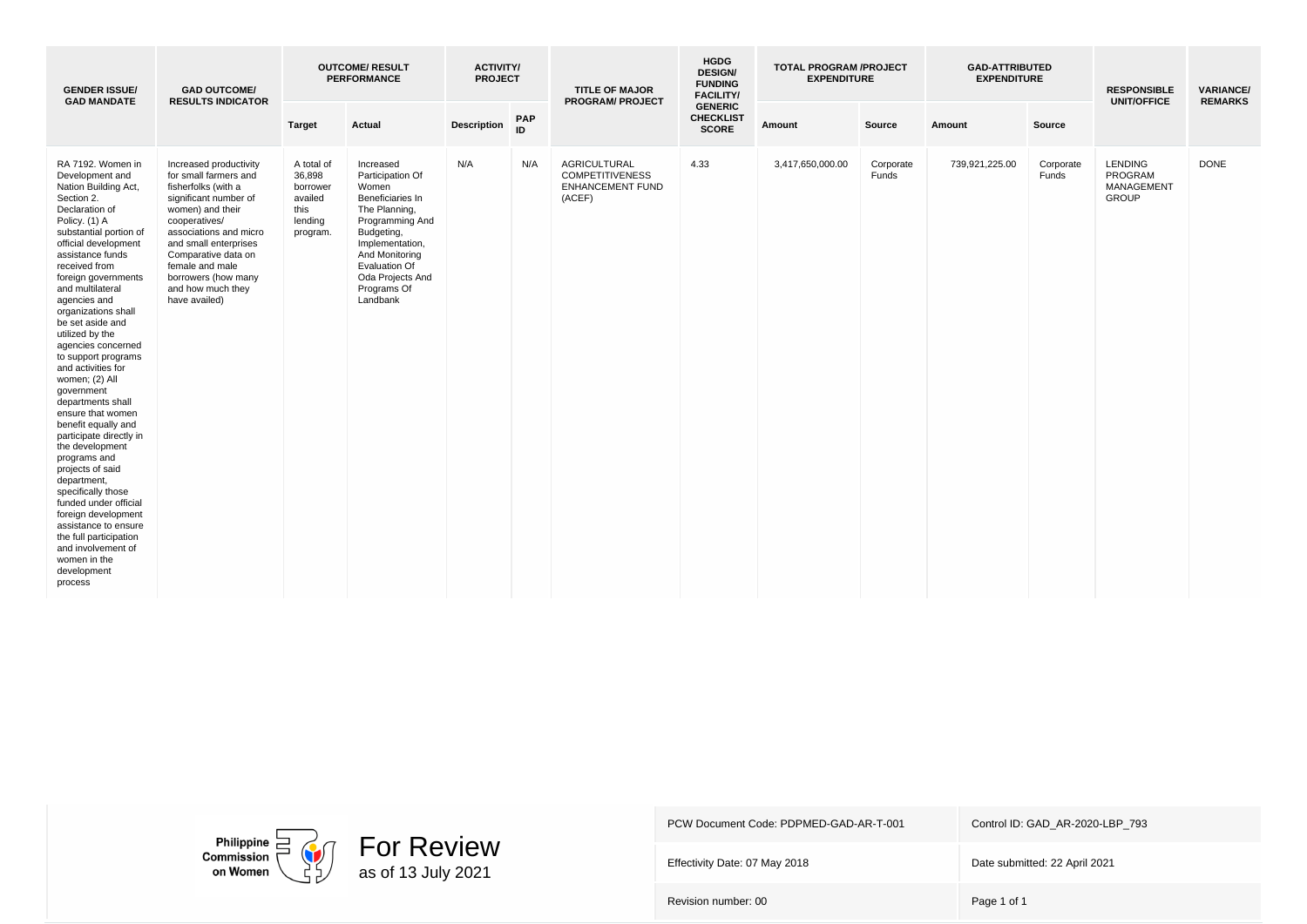| <b>GENDER ISSUE/</b><br><b>GAD MANDATE</b>                                                                                                                                                                                                                                                                                                                                                                                                                                                                                                                                                                                                                                                                                                                                                 | <b>GAD OUTCOME/</b><br><b>RESULTS INDICATOR</b>                                                                                                                                                                                                                                                                               |                                                                         | <b>OUTCOME/ RESULT</b><br><b>PERFORMANCE</b>                                                                                                                                                                      | <b>ACTIVITY/</b><br><b>PROJECT</b> |           | <b>TITLE OF MAJOR</b><br><b>PROGRAM/ PROJECT</b>                                                                                                                               | <b>HGDG</b><br><b>DESIGN/</b><br><b>FUNDING</b><br><b>FACILITY/</b> | <b>TOTAL PROGRAM /PROJECT</b><br><b>EXPENDITURE</b> |                    | <b>GAD-ATTRIBUTED</b><br><b>EXPENDITURE</b> |                    | <b>RESPONSIBLE</b><br><b>UNIT/OFFICE</b>                       | <b>VARIANCE/</b><br><b>REMARKS</b> |
|--------------------------------------------------------------------------------------------------------------------------------------------------------------------------------------------------------------------------------------------------------------------------------------------------------------------------------------------------------------------------------------------------------------------------------------------------------------------------------------------------------------------------------------------------------------------------------------------------------------------------------------------------------------------------------------------------------------------------------------------------------------------------------------------|-------------------------------------------------------------------------------------------------------------------------------------------------------------------------------------------------------------------------------------------------------------------------------------------------------------------------------|-------------------------------------------------------------------------|-------------------------------------------------------------------------------------------------------------------------------------------------------------------------------------------------------------------|------------------------------------|-----------|--------------------------------------------------------------------------------------------------------------------------------------------------------------------------------|---------------------------------------------------------------------|-----------------------------------------------------|--------------------|---------------------------------------------|--------------------|----------------------------------------------------------------|------------------------------------|
|                                                                                                                                                                                                                                                                                                                                                                                                                                                                                                                                                                                                                                                                                                                                                                                            |                                                                                                                                                                                                                                                                                                                               | <b>Target</b>                                                           | Actual                                                                                                                                                                                                            | <b>Description</b>                 | PAP<br>ID |                                                                                                                                                                                | <b>GENERIC</b><br><b>CHECKLIST</b><br><b>SCORE</b>                  | Amount                                              | Source             | Amount                                      | Source             |                                                                |                                    |
| RA 7192. Women in<br>Development and<br>Nation Building Act,<br>Section 2.<br>Declaration of<br>Policy. (1) A<br>substantial portion of<br>official development<br>assistance funds<br>received from<br>foreign governments<br>and multilateral<br>agencies and<br>organizations shall<br>be set aside and<br>utilized by the<br>agencies concerned<br>to support programs<br>and activities for<br>women; (2) All<br>government<br>departments shall<br>ensure that women<br>benefit equally and<br>participate directly in<br>the development<br>programs and<br>projects of said<br>department,<br>specifically those<br>funded under official<br>foreign development<br>assistance to ensure<br>the full participation<br>and involvement of<br>women in the<br>development<br>process | Increased support for<br>economic recovery of<br>LGUs towards sustained<br>health / medical<br>services benefiting<br>mostly poor women and<br>men at the time of<br>CoVid-19 pandemic<br>Sex-disaggregated data<br>on beneficiaries; Total<br>amount of assistance<br>availed by LGUs vs.<br>sex-disaggregated<br>population | A total of<br>183<br>borrower<br>availed<br>this<br>lending<br>program. | Increased<br>Participation Of<br>Women<br>Beneficiaries In<br>The Planning,<br>Programming And<br>Budgeting,<br>Implementation,<br>And Monitoring<br>Evaluation Of<br>Oda Projects And<br>Programs Of<br>Landbank | N/A                                | N/A       | <b>RESTORATION AND</b><br><b>INVIGORATION</b><br>PACKAGE FOR A<br>SELF-SUFFICIENT<br><b>ECONOMY TOWARDS</b><br><b>UPGROWTH FOR LGUS</b><br><b>LENDING PROGRAM</b><br>(RISE-UP) | 11.08                                                               | 61,509,820,000.00                                   | Corporate<br>Funds | 34,076,440,280.00                           | Corporate<br>Funds | <b>LENDING</b><br>PROGRAM<br><b>MANAGEMENT</b><br><b>GROUP</b> | <b>DONE</b>                        |



Effectivity Date: 07 May 2018 Date submitted: 22 April 2021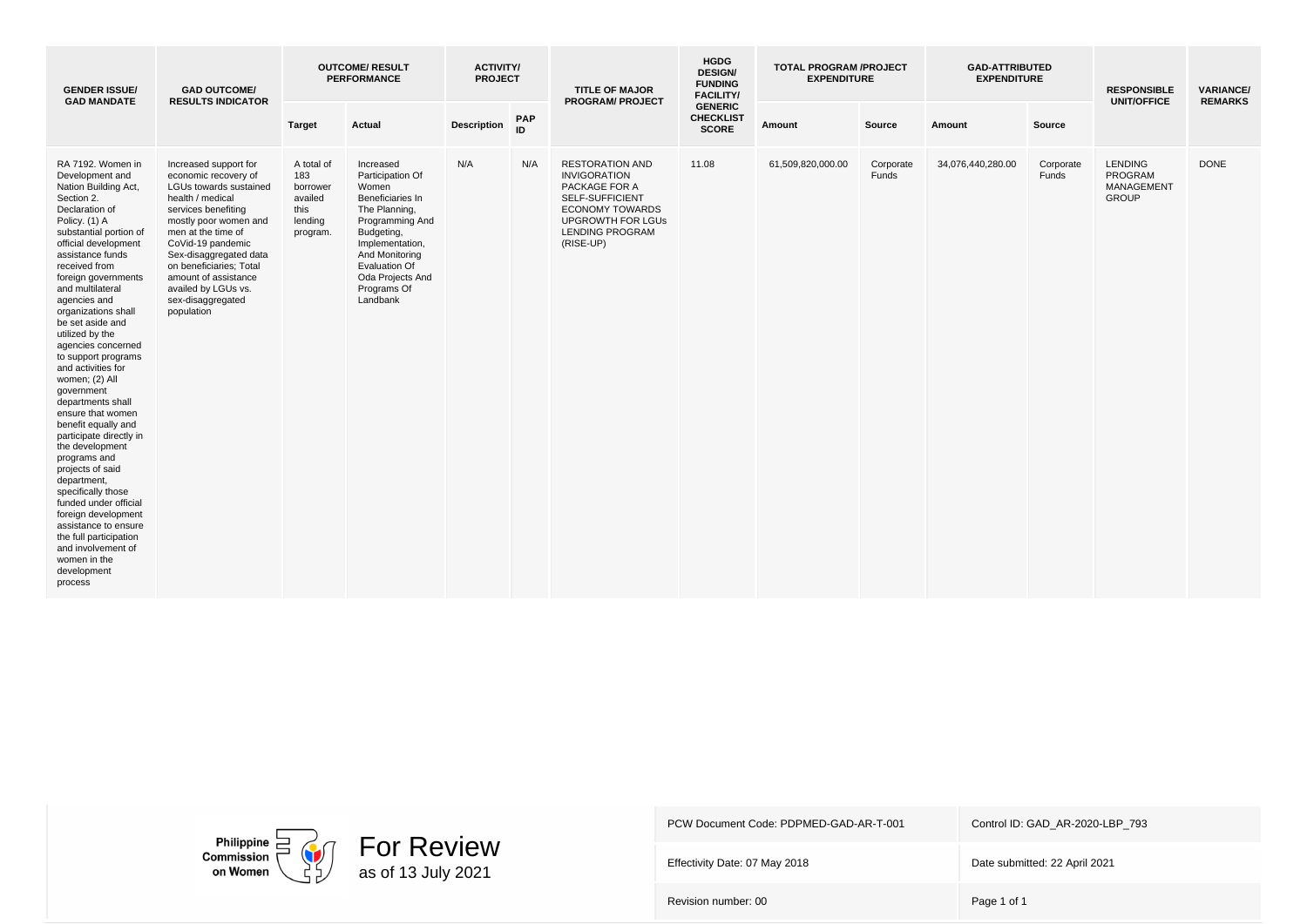| <b>GENDER ISSUE/</b><br><b>GAD MANDATE</b>                                                                                                                                                                                                                                                                                                                                                                                                                                                                                                                                                                                                                                                                                                                                                 | <b>GAD OUTCOME/</b><br><b>RESULTS INDICATOR</b>                                                                                                                                                                                                                                                                                                                                                           |                                                                        | <b>OUTCOME/ RESULT</b><br><b>PERFORMANCE</b>                                                                                                                                                                      | <b>ACTIVITY/</b><br><b>PROJECT</b> |                  | <b>TITLE OF MAJOR</b><br><b>PROGRAM/ PROJECT</b>                                                                                                                                      | <b>HGDG</b><br><b>DESIGN/</b><br><b>FUNDING</b><br><b>FACILITY/</b> | <b>TOTAL PROGRAM /PROJECT</b><br><b>EXPENDITURE</b> |                    | <b>GAD-ATTRIBUTED</b><br><b>EXPENDITURE</b> |                                 | <b>RESPONSIBLE</b><br><b>UNIT/OFFICE</b>                | <b>VARIANCE/</b><br><b>REMARKS</b> |
|--------------------------------------------------------------------------------------------------------------------------------------------------------------------------------------------------------------------------------------------------------------------------------------------------------------------------------------------------------------------------------------------------------------------------------------------------------------------------------------------------------------------------------------------------------------------------------------------------------------------------------------------------------------------------------------------------------------------------------------------------------------------------------------------|-----------------------------------------------------------------------------------------------------------------------------------------------------------------------------------------------------------------------------------------------------------------------------------------------------------------------------------------------------------------------------------------------------------|------------------------------------------------------------------------|-------------------------------------------------------------------------------------------------------------------------------------------------------------------------------------------------------------------|------------------------------------|------------------|---------------------------------------------------------------------------------------------------------------------------------------------------------------------------------------|---------------------------------------------------------------------|-----------------------------------------------------|--------------------|---------------------------------------------|---------------------------------|---------------------------------------------------------|------------------------------------|
|                                                                                                                                                                                                                                                                                                                                                                                                                                                                                                                                                                                                                                                                                                                                                                                            |                                                                                                                                                                                                                                                                                                                                                                                                           | Target                                                                 | Actual                                                                                                                                                                                                            | <b>Description</b>                 | <b>PAP</b><br>ID |                                                                                                                                                                                       | <b>GENERIC</b><br><b>CHECKLIST</b><br><b>SCORE</b>                  | Amount                                              | Source             | Amount                                      | Source                          |                                                         |                                    |
| RA 7192. Women in<br>Development and<br>Nation Building Act,<br>Section 2.<br>Declaration of<br>Policy. (1) A<br>substantial portion of<br>official development<br>assistance funds<br>received from<br>foreign governments<br>and multilateral<br>agencies and<br>organizations shall<br>be set aside and<br>utilized by the<br>agencies concerned<br>to support programs<br>and activities for<br>women; (2) All<br>government<br>departments shall<br>ensure that women<br>benefit equally and<br>participate directly in<br>the development<br>programs and<br>projects of said<br>department,<br>specifically those<br>funded under official<br>foreign development<br>assistance to ensure<br>the full participation<br>and involvement of<br>women in the<br>development<br>process | Sustained access to<br>education for children<br>whose<br>parents/benefactors are<br>adversely affected by<br>the Covid-19 pandemic<br>(There is high<br>probability of mothers or<br>female benefactors<br>losing their job with the<br>closure of micro<br>enterprises most of<br>which are women-<br>owned.) SDD on<br>borrowers and<br>beneficiaries; total<br>amount of loans by sex<br>of borrowers | A total of<br>15<br>borrower<br>availed<br>this<br>lending<br>program. | Increased<br>Participation Of<br>Women<br>Beneficiaries In<br>The Planning,<br>Programming And<br>Budgeting,<br>Implementation,<br>And Monitoring<br>Evaluation Of<br>Oda Projects And<br>Programs Of<br>Landbank | N/A                                | N/A              | <b>ACCESS TO</b><br><b>ACADEMIC</b><br>DEVELOPMENT TO<br><b>EMPOWER THE</b><br><b>MASSES TOWARDS</b><br><b>ENDLESS</b><br><b>OPPORTUNITIES</b><br><b>LENDING PROGRAM</b><br>(ACADEME) | 5.00                                                                | 526,500,000.00                                      | Corporate<br>Funds | 131,625,000.00                              | Corporate<br>Funds              | <b>LENDING</b><br>PROGRAM<br>MANAGEMENT<br><b>GROUP</b> | <b>DONE</b>                        |
| Sub-Total C                                                                                                                                                                                                                                                                                                                                                                                                                                                                                                                                                                                                                                                                                                                                                                                |                                                                                                                                                                                                                                                                                                                                                                                                           |                                                                        |                                                                                                                                                                                                                   |                                    |                  |                                                                                                                                                                                       |                                                                     | 75,969,052,000.00                                   |                    | 40,557,110,173.00                           |                                 |                                                         |                                    |
| Grand Total $(A + B + C)$                                                                                                                                                                                                                                                                                                                                                                                                                                                                                                                                                                                                                                                                                                                                                                  |                                                                                                                                                                                                                                                                                                                                                                                                           |                                                                        |                                                                                                                                                                                                                   |                                    |                  |                                                                                                                                                                                       |                                                                     | 77,228,664,707.75                                   |                    | 41,462,606,007.30                           |                                 |                                                         |                                    |
| Approved By:                                                                                                                                                                                                                                                                                                                                                                                                                                                                                                                                                                                                                                                                                                                                                                               |                                                                                                                                                                                                                                                                                                                                                                                                           |                                                                        |                                                                                                                                                                                                                   |                                    |                  |                                                                                                                                                                                       | Prepared By:                                                        |                                                     |                    |                                             |                                 |                                                         |                                    |
| CECILIA C. BORROMEO<br>PRESIDENT AND CEO                                                                                                                                                                                                                                                                                                                                                                                                                                                                                                                                                                                                                                                                                                                                                   |                                                                                                                                                                                                                                                                                                                                                                                                           |                                                                        |                                                                                                                                                                                                                   |                                    |                  |                                                                                                                                                                                       | MIRA LEAH B. PATIO<br>ASSISTANT VICE PRESIDENT                      |                                                     |                    |                                             |                                 |                                                         |                                    |
| Date: N/A                                                                                                                                                                                                                                                                                                                                                                                                                                                                                                                                                                                                                                                                                                                                                                                  |                                                                                                                                                                                                                                                                                                                                                                                                           |                                                                        |                                                                                                                                                                                                                   |                                    |                  |                                                                                                                                                                                       | Date: N/A                                                           |                                                     |                    |                                             |                                 |                                                         |                                    |
|                                                                                                                                                                                                                                                                                                                                                                                                                                                                                                                                                                                                                                                                                                                                                                                            |                                                                                                                                                                                                                                                                                                                                                                                                           |                                                                        |                                                                                                                                                                                                                   |                                    |                  |                                                                                                                                                                                       |                                                                     | PCW Document Code: PDPMED-GAD-AR-T-001              |                    |                                             | Control ID: GAD_AR-2020-LBP_793 |                                                         |                                    |
|                                                                                                                                                                                                                                                                                                                                                                                                                                                                                                                                                                                                                                                                                                                                                                                            | Philippine $\equiv$<br>Commission<br>on Womer                                                                                                                                                                                                                                                                                                                                                             |                                                                        | <b>For Review</b><br>as of 13 July 2021                                                                                                                                                                           |                                    |                  |                                                                                                                                                                                       | Effectivity Date: 07 May 2018                                       |                                                     |                    |                                             | Date submitted: 22 April 2021   |                                                         |                                    |
|                                                                                                                                                                                                                                                                                                                                                                                                                                                                                                                                                                                                                                                                                                                                                                                            |                                                                                                                                                                                                                                                                                                                                                                                                           |                                                                        |                                                                                                                                                                                                                   |                                    |                  |                                                                                                                                                                                       | Revision number: 00                                                 |                                                     |                    | Page 1 of 1                                 |                                 |                                                         |                                    |